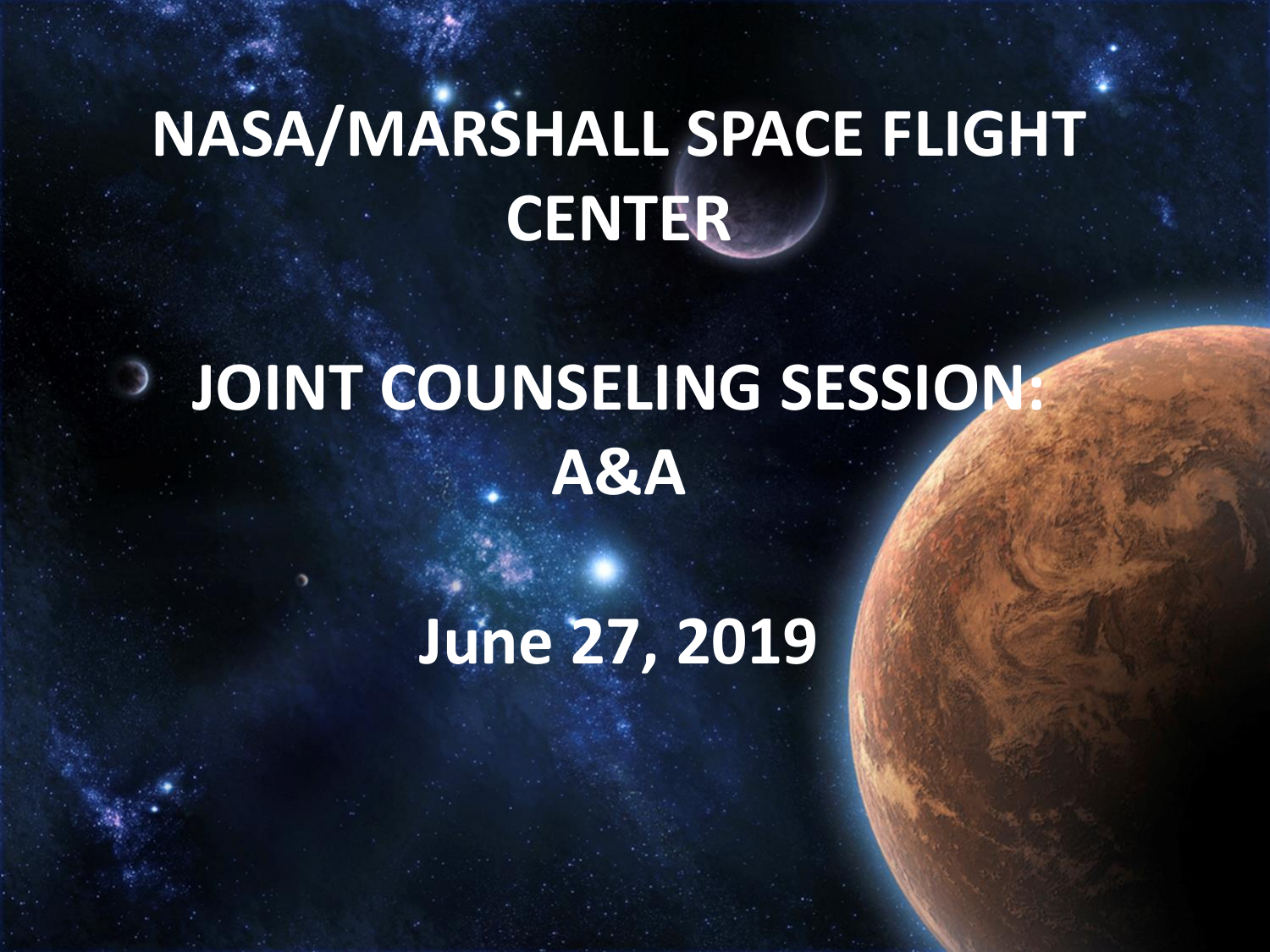# Background

| <b>COMPANY NAME: A&amp;A</b> |                       | <b>ADDRESS:</b>                     | 7027 Old Madison Pike NW<br>Suite 108<br>Huntsville, AL 35806                                                 |
|------------------------------|-----------------------|-------------------------------------|---------------------------------------------------------------------------------------------------------------|
| <b>OWNER:</b>                | Aditya Dahagam        | <b>CONTACT</b><br><b>NAME:</b>      | Aditya Dahagam                                                                                                |
| <b>EMAIL:</b>                | adahagam@adincorp.com | <b>YEARS IN</b><br><b>BUSINESS:</b> | $8\frac{1}{2}$                                                                                                |
| <b>CAGE CODE:</b>            | 6CRY6                 | <b>DUNS NUMBER:</b>                 | 968029327                                                                                                     |
| <b>WEB SITE:</b>             | www.adincorp.com      | <b>NAICS CODES:</b>                 | 541330, 541490,<br>541511, 541512,<br>541513, 541519,<br>541611, 541612,<br>541614, 541618,<br>541690, 541990 |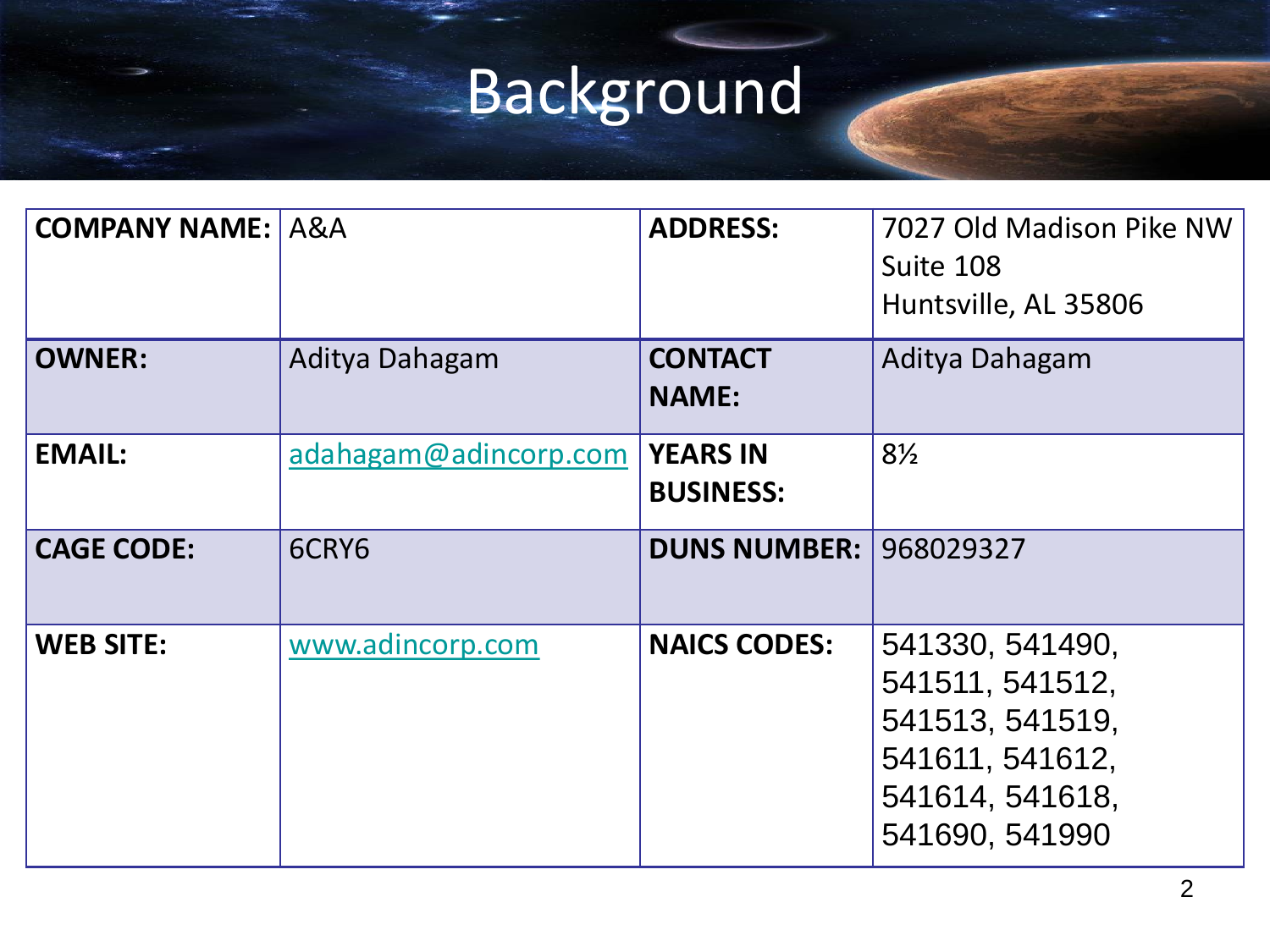#### Business Size And Classifications

| <b>TOTAL EMPLOYEES:</b> |              |
|-------------------------|--------------|
| <b>AVERAGE SALES:</b>   | Approx. \$1M |

| <b>CLASSIFICATIONS:</b>                       | Yes/No     |
|-----------------------------------------------|------------|
| <b>SMALL BUSINESS</b>                         | <b>YES</b> |
| <b>SMALL DISADVANTAGED BUSINESS</b>           | <b>YES</b> |
| <b>NATIVE AMERICAN-OWNED</b>                  | <b>NO</b>  |
| <b>ALASKAN NATIVE CORPORATION</b>             | <b>NO</b>  |
| <b>WOMEN OWNED</b>                            | <b>NO</b>  |
| <b>ECONOMICALLY DISADVANTAGED WOMEN OWNED</b> | <b>NO</b>  |
| <b>VETERAN-OWNED</b>                          | <b>NO</b>  |
| <b>SERVICE-DISABLED VETERAN OWNED</b>         | <b>NO</b>  |
| <b>HUBZONE CERTIFIED</b>                      | <b>YES</b> |
| 8(A) CERTIFIED                                | <b>YES</b> |
| 8(A) EXPIRATION DATE (if applicable)          | 10/02/26   |

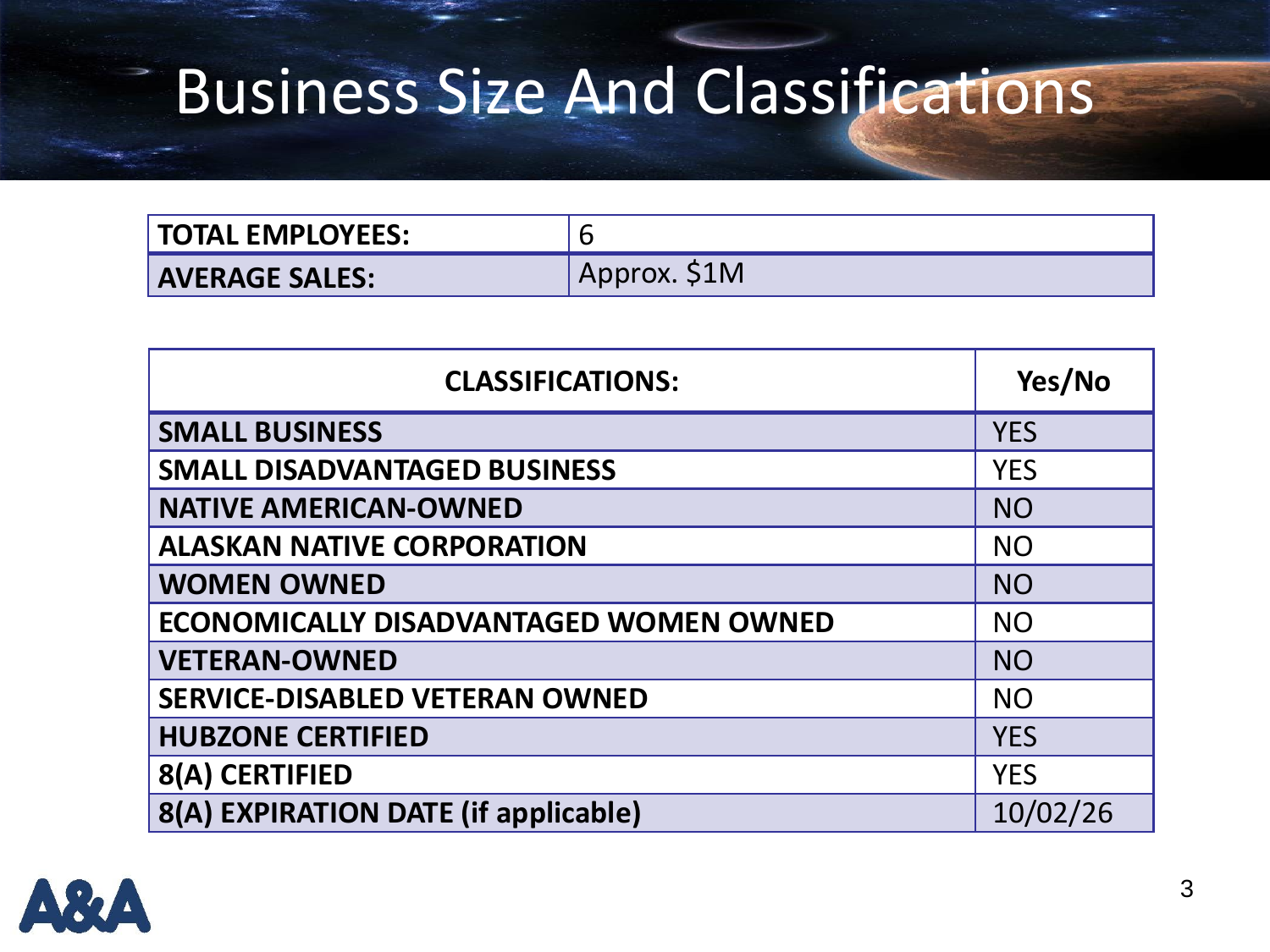#### Consultants in a Contracting Universe

- A&A's solutions in Technology, Education and Finance are developed with a combination of skill and compassion derived from a healthy alignment of our values and mission with those of our Client.
- Our consulting lifecycle consists of 4 basic phases:
	- Assess
		- Identify business objectives, define core work processes, empathize with Client mission, engage with key stakeholders
	- $\triangleright$  Develop
		- Gather requirements, delineate expectations, leverage in-house expertise for "sandboxing" solutions
	- $\triangleright$  Deliver
		- On-site preparation and execution by A&A consultants via program/project management, Client-specific configurations, workflow and process development, quality assurance, functional/unit/regression testing
	- $\triangleright$  Cultivate
		- User-acceptance testing and training, end-user training scenarios, preparation of training materials, hands-on user and senior stakeholder training to include awareness, expectations and hand-off for self-sustainment

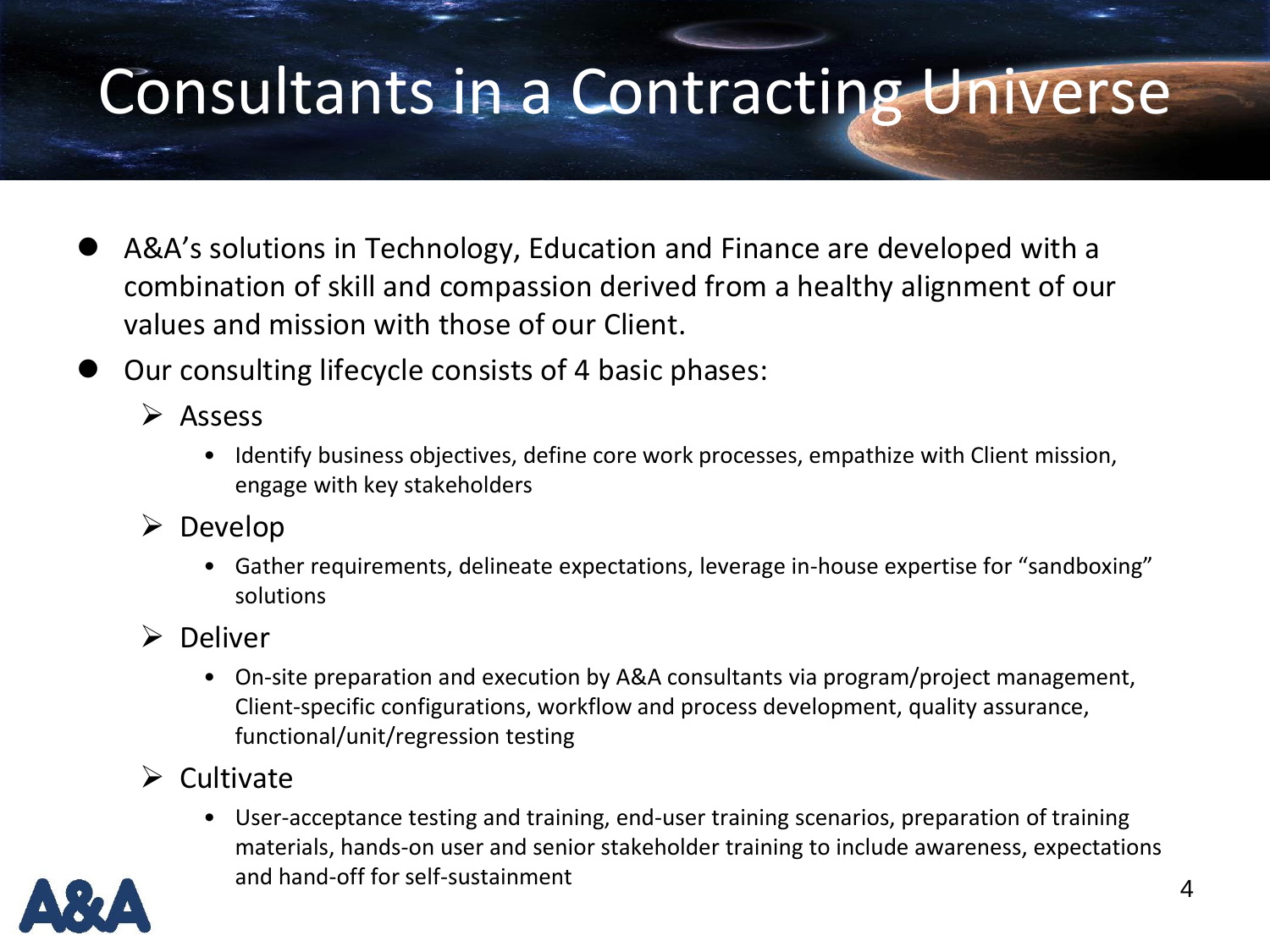5

#### Capabilities And Focus Areas

- **Technology** 
	- $\triangleright$  Asset and Service Management
		- IBM Maximo
		- BMC Remedy
		- **ServiceNow**
	- $\triangleright$  Geospatial
		- Data Visualization and Business Intelligence
		- **ESRI ArcGIS**
		- Remote Sensing, Mapping and Spatial Reasoning









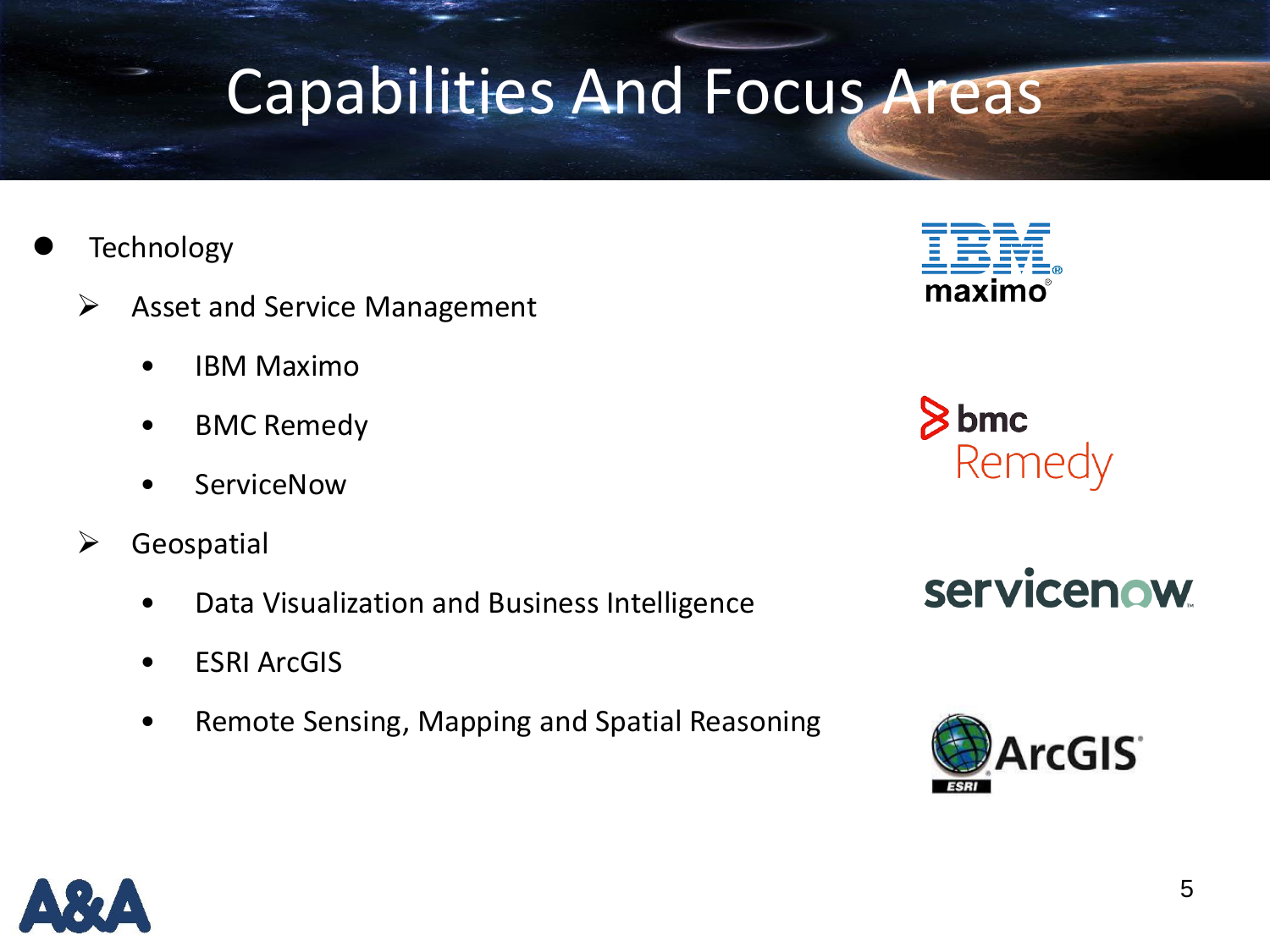## Capabilities And Focus Areas (cont'd)

- Technology (cont'd)
	- $\triangleright$  Software Quality Assurance
		- HP Quality Center
		- ISO, Lean Six Sigma, CMMI
- Education
	- $\triangleright$  Learning, Curriculum and Professional Development
	- $\triangleright$  Instructional Delivery and Coaching
	- $\triangleright$  Cultural Proficiency Assessment & Training
	- $\triangleright$  Diversity, Equity and Inclusion
	- $\triangleright$  Instructional Content Design







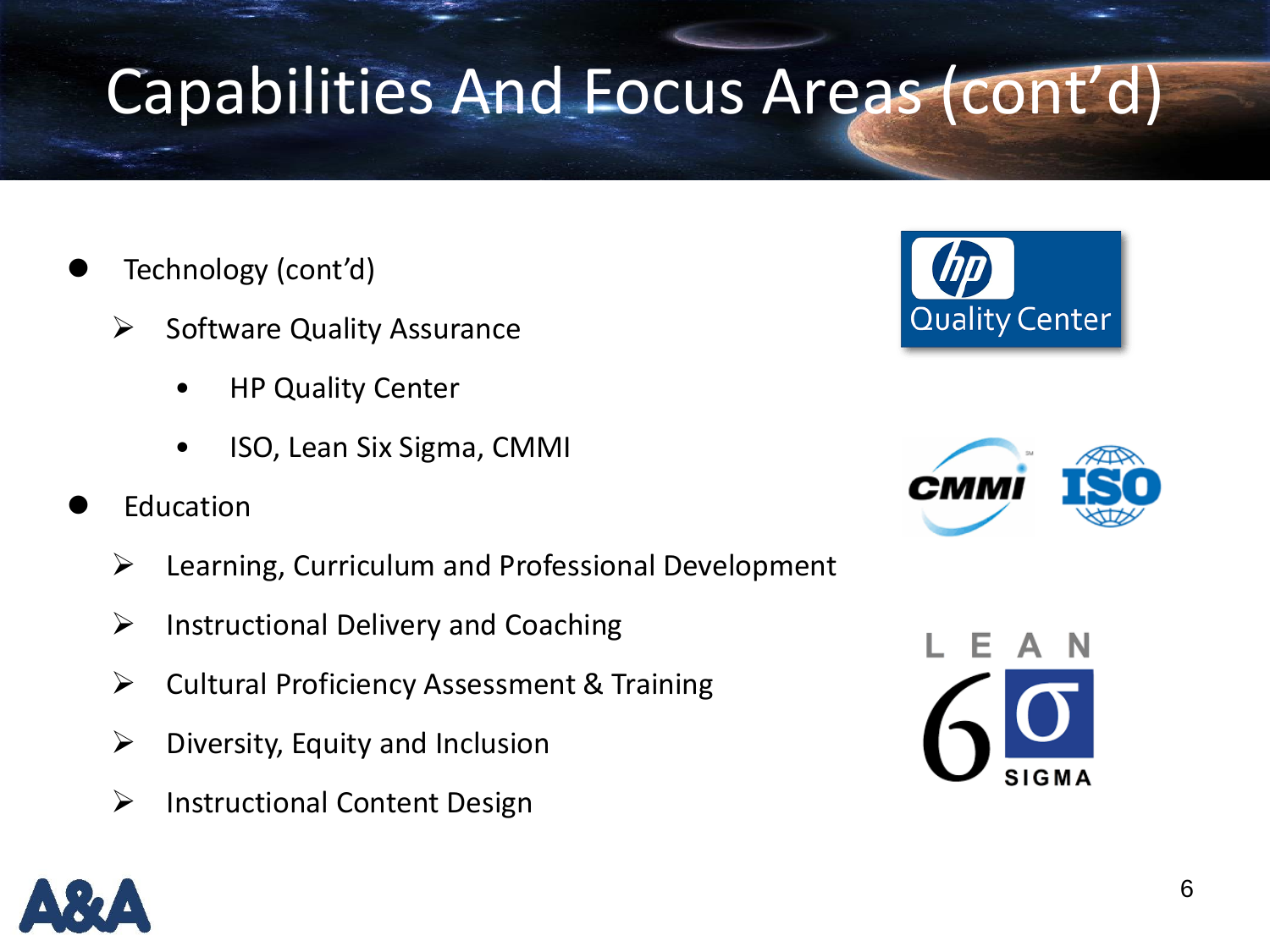## Capabilities And Focus Areas (cont'd)

#### Finance

- $\triangleright$  Financial Management
- $\triangleright$  Portfolio Analysis
- $\triangleright$  Financial Analysis and Strategy
- $\triangleright$  Credit Analysis and Underwriting





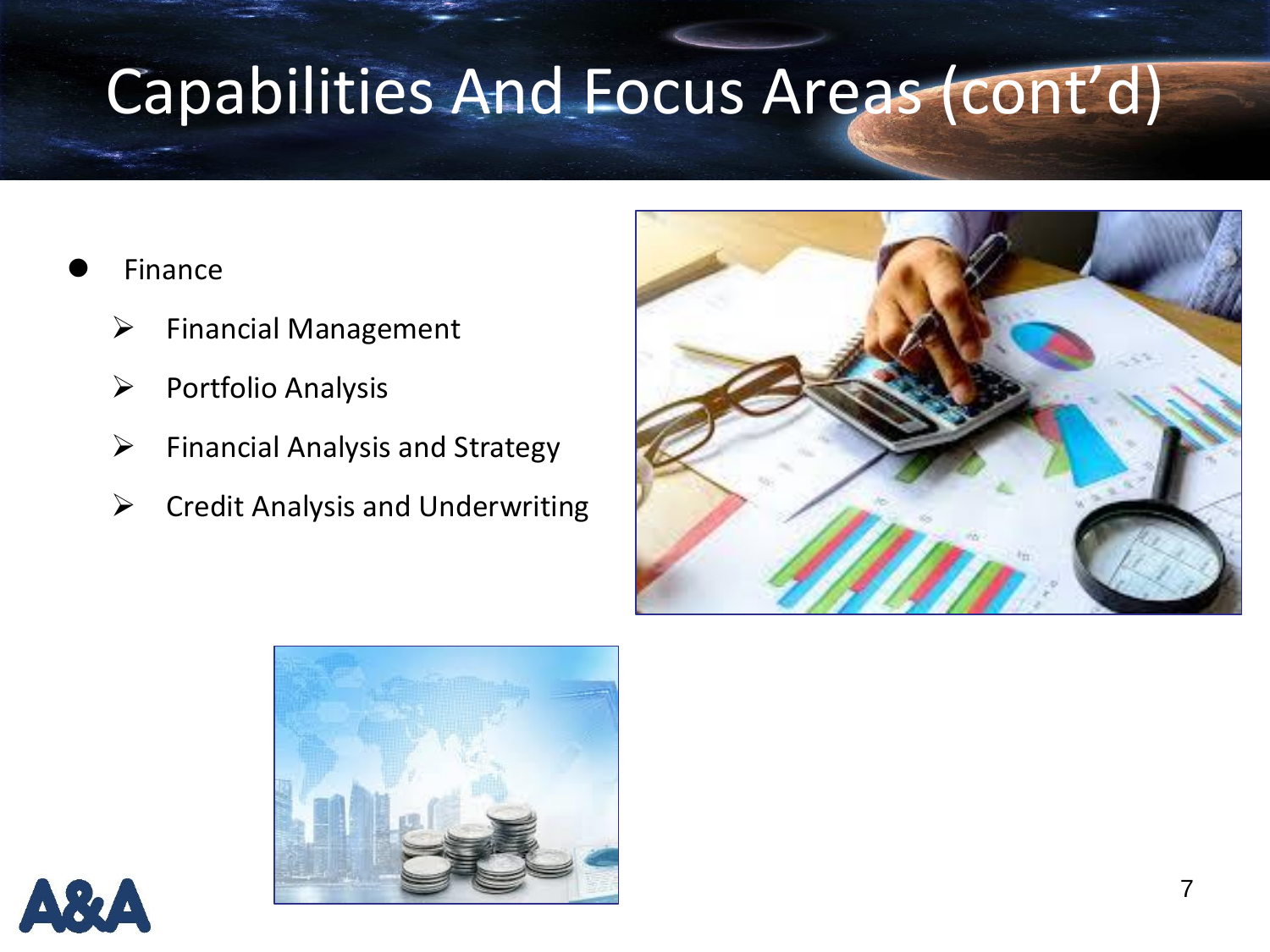#### Customers And Contract Vehicles

- **NASA** 
	- $\triangleright$  MSFC EAST2, UNITeS
	- GSFC GSMO2, PAAC III, GUEST
- DoD
	- $\triangleright$  Army ITES-3S
	- $\triangleright$  SPAWAR MWR ICP
- GSA IT 70 (GS-35F-558AA)
- Small Business Administration
	- $\geq$  8(a) Certified (10/02/2026)
	- $\triangleright$  HUBZone (12/31/2021)
- Navy Seaport-NxG (N0017819D7039)